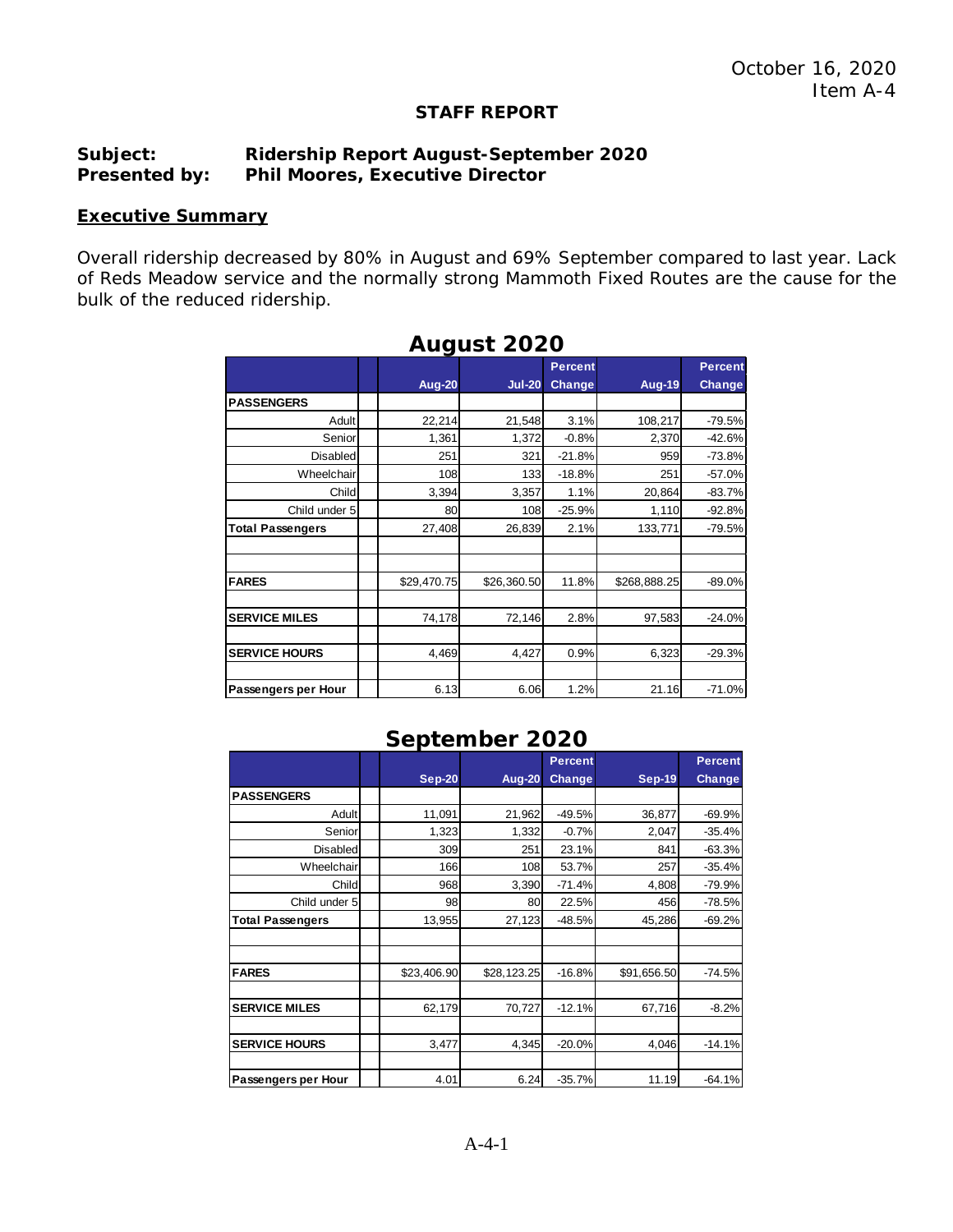| <b>RIDERSHIP COMPARISON</b>               |                                           |         |            |                   |  |  |
|-------------------------------------------|-------------------------------------------|---------|------------|-------------------|--|--|
| <b>REPORT MONTH - THIS YEAR/LAST YEAR</b> |                                           |         |            |                   |  |  |
| Route                                     | Aug-20                                    | Aug-19  | Variance   | % Change          |  |  |
| <b>Mammoth Express</b>                    | 274                                       | 514     | $-240$     | $-46.7%$          |  |  |
| Lone Pine Express                         | 165                                       | 390     | $-225$     | $-57.7%$          |  |  |
| Lone Pine DAR                             | 312                                       | 360     | $-48$      | $-13.3%$          |  |  |
| Tecopa                                    | 4                                         | 8       | -4         | $-50.0%$          |  |  |
| <b>Walker DAR</b>                         | 20                                        | 132     | $-112$     | $-84.8%$          |  |  |
| <b>Bridgeport to G'Ville</b>              | 12                                        | 6       | 6          | 100.0%            |  |  |
| Benton to Bishop                          | 7                                         | 37      | $-30$      | $-81.1%$          |  |  |
| <b>Bishop DAR</b>                         | 2,158                                     | 3,910   | $-1,752$   | $-44.8%$          |  |  |
| <b>Nite Rider</b>                         | 78                                        | 387     | $-309$     | $-79.8%$          |  |  |
| Mammoth FR                                | 23,164                                    | 62,215  | $-39,051$  | $-62.8%$          |  |  |
| Mammoth DAR                               | 79                                        | 352     | $-273$     | $-77.6%$          |  |  |
| Reno                                      | 560                                       | 1,246   | $-686$     | $-55.1%$          |  |  |
| Lancaster                                 | 290                                       | 754     | $-464$     | $-61.5%$          |  |  |
| <b>Reds Meadow</b>                        | 0                                         | 63,221  | $-63,221$  | $-100.0\%$        |  |  |
| <b>Bishop Creek</b>                       | 285                                       | 305     | $-20$      | $-6.6%$           |  |  |
| <b>TOTALS</b>                             | 27,408                                    | 133,771 | $-106,363$ | $-79.5%$          |  |  |
|                                           | <b>PASSENGERS PER SERVICE HOUR</b>        |         |            |                   |  |  |
|                                           | <b>REPORT MONTH - THIS YEAR/LAST YEAR</b> |         |            | <b>PAX MILES/</b> |  |  |
| Route                                     | Aug-20                                    | Aug-19  | % Change   | <b>SVC HOUR</b>   |  |  |
| <b>Mammoth Express</b>                    | 3.39                                      | 6.14    | $-44.8%$   |                   |  |  |
| Lone Pine Express                         | 1.64                                      | 3.71    |            |                   |  |  |
| Lone Pine DAR                             |                                           |         | $-55.8%$   |                   |  |  |
|                                           | 2.14                                      | 2.29    | $-6.3%$    |                   |  |  |
| Tecopa                                    | 0.33                                      | 0.66    | $-49.7%$   |                   |  |  |
| <b>Walker DAR</b>                         | 0.20                                      | 0.76    | $-73.3%$   |                   |  |  |
| <b>Bridgeport to G'Ville</b>              | 0.55                                      | 0.55    | 0.2%       |                   |  |  |
| Benton to Bishop                          | 0.81                                      | 2.19    | $-63.0%$   |                   |  |  |
| <b>Bishop DAR</b>                         | 2.65                                      | 4.24    | $-37.5%$   |                   |  |  |
| <b>Nite Rider</b>                         | 2.48                                      | 6.11    | $-59.5%$   |                   |  |  |
| Mammoth FR                                | 9.74                                      | 26.55   | $-63.3%$   |                   |  |  |
| Mammoth DAR                               | 0.48                                      | 1.85    | -74.4%     |                   |  |  |
| Reno                                      | 2.09                                      | 4.22    | $-50.4%$   | 254.62            |  |  |
| Lancaster                                 | 1.32                                      | 3.18    | $-58.4%$   | 122.96            |  |  |
| Reds Meadow                               | #DIV/0!                                   | 37.77   | #DIV/0!    |                   |  |  |
| <b>Bishop Creek</b>                       | 2.31                                      | 2.77    | $-16.6%$   |                   |  |  |